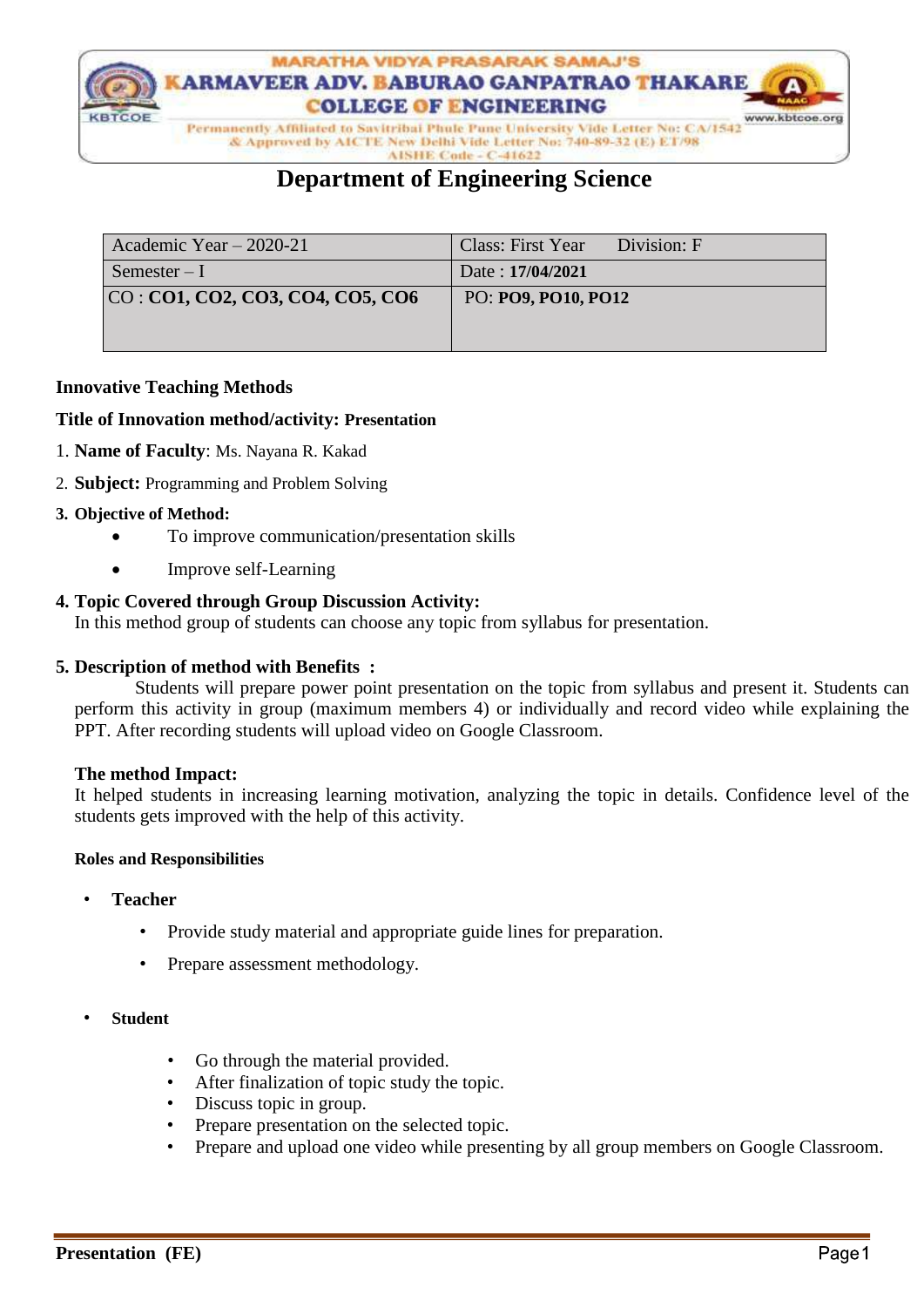| Sr. No. | <b>Portfolio</b>              | <b>Marks</b> |  |
|---------|-------------------------------|--------------|--|
| A       | Understanding                 |              |  |
| B       | Body Language & Content       |              |  |
|         | delivery                      |              |  |
|         | i. Way of presentation        |              |  |
|         | ii. Communication             |              |  |
|         | iii. Duration of presentation |              |  |
| C       | Content & Formatting          |              |  |
|         | i. PPT contents               | 4            |  |
|         | ii. Formatting                |              |  |

# **7. Evaluation Sheet :**

| Sr.<br>No.     | Roll<br>No.    | <b>Name Of Student</b>        | <b>Topic</b>                                   | $\mathbf{A}$ | B                        | $\mathbf C$ | <b>Total</b><br><b>Marks</b><br><b>Obtained</b> |
|----------------|----------------|-------------------------------|------------------------------------------------|--------------|--------------------------|-------------|-------------------------------------------------|
| G <sub>1</sub> | $\overline{4}$ | Shruti patil                  | Functions in<br>Python                         | 5            | 5                        | 5           | 15                                              |
| G2             | 5              | <b>Vineet Patil</b>           | Functions &<br>Modules                         | 5            | 4                        | 5           | 14                                              |
|                | 15             | Suryawanshi Pratik            |                                                | 5            | $\overline{4}$           | 5           | 14                                              |
|                | 51             | Pranav shinde                 |                                                | 5            | $\overline{\mathcal{A}}$ | 5           | 14                                              |
|                | 6              | Shweta Kishor Pawar           |                                                | 5            | 5                        | 5           | 15                                              |
| G <sub>3</sub> | 16             | Vaishnavi Dilip Tajane        | <b>Strings</b>                                 | 5            | 5                        | 5           | 15                                              |
|                | 17             | Eshwari Pravin Tambat         |                                                | 5            | 5                        | 5           | 15                                              |
|                | 18             | Rutuja Dipak Thakare          |                                                | 5            | 5                        | 5           | 15                                              |
|                | 21             | Nandini sanjay wani           | Functions &                                    | 5            | 5                        | 5           | 15                                              |
| G4             | 38             | Samruddhi anil<br>wadgaonkar  | its types                                      | 5            | 5                        | 5           | 15                                              |
| G <sub>5</sub> | 22             | Manas Sudhir Yeole            | Loops in<br>Python                             | 5            | 5                        | 5           | 15                                              |
|                | 27             | Siddhant Sadgir               |                                                | 5            | 5                        | 5           | 15                                              |
|                | 32             | Udayan Shinde                 |                                                | 5            | 5                        | 5           | 15                                              |
|                | 33             | Yash Sandeep Shirsat          | Basics of<br>program and<br>problem<br>solving | 5            | 5                        | 5           | 15                                              |
| G7             | 28             | Pranav Salunke                |                                                | 5            | 5                        | 5           | 15                                              |
|                | 29             | Shinde Aayush Kiran           |                                                | 5            | 5                        | 5           | 15                                              |
|                | 25             | Pranav Prabhakar Patil        |                                                | 5            | 5                        | 5           | 15                                              |
|                | 39             | Vedant Ramesh Wadje           | Strings &<br>String<br>Modules in<br>Python    | 5            | 5                        | 5           | 15                                              |
| G8             | 45             | Gaurav Dhanaji rayate         |                                                | 5            | 5                        | 5           | 15                                              |
|                | 47             | Jiten Madhukar Shardul        |                                                | 5            | 5                        | 5           | 15                                              |
| G <sub>9</sub> | 36             | Sonwane Vaishnavi<br>Devendra | <b>Basics</b> of<br>Python                     | 5            | 5                        | 5           | 15                                              |
|                | 31             | Shinde Mansi Madhukar         |                                                | 5            | 5                        | 5           | 15                                              |
| G10            | 23             | Pagar Tanuja Sharad           | Python<br>History,<br>Features &<br>Data Types | 5            | 5                        | 5           | 15                                              |
|                | 37             | Tejashree Ajit Thete          |                                                | 5            | 5                        | 5           | 15                                              |
|                | 58             | Harshada Raghunath<br>Kalase  |                                                | 5            | 5                        | 5           | 15                                              |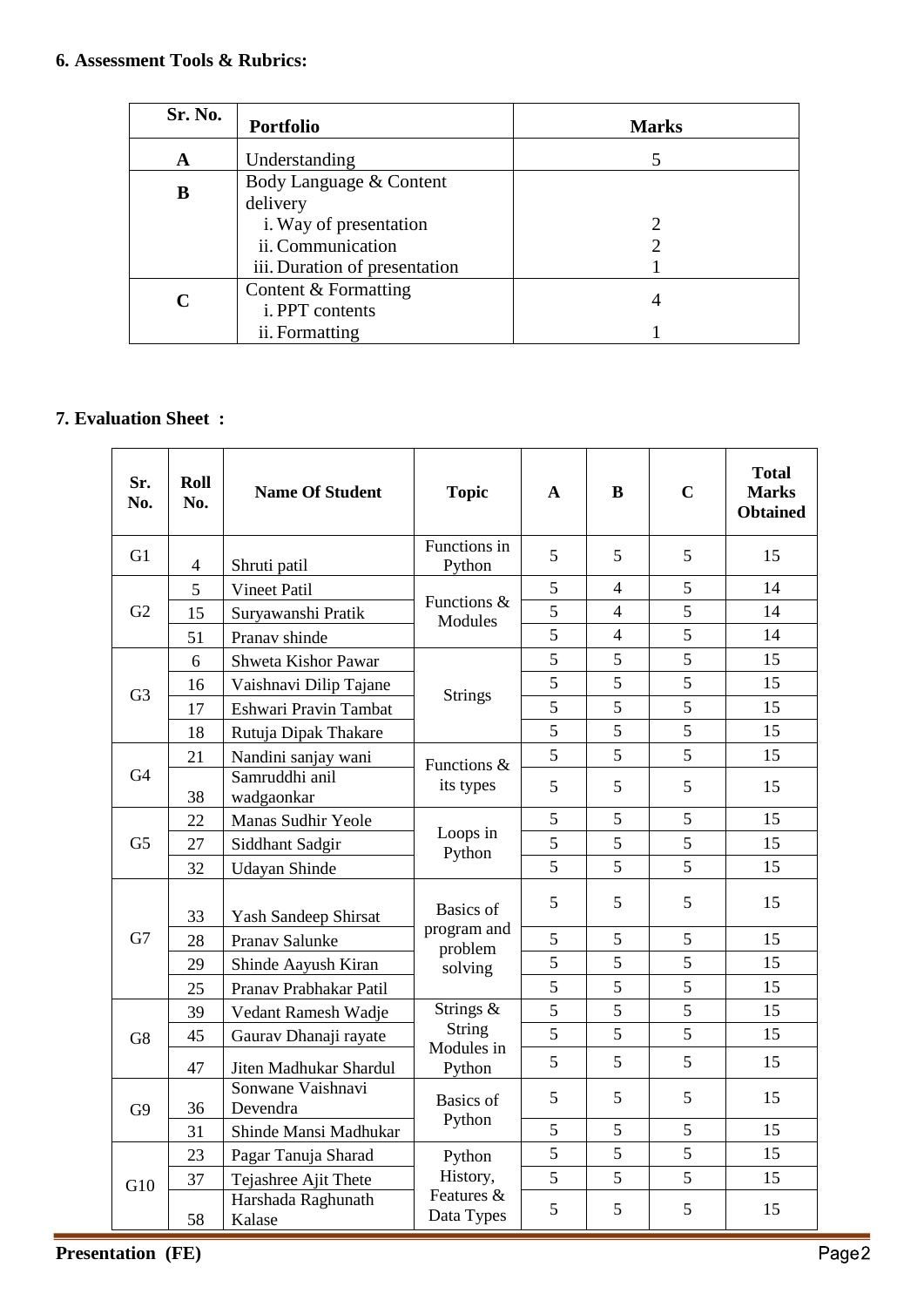| <b>SN</b> | <b>Result Analysis</b>                            |       |
|-----------|---------------------------------------------------|-------|
|           | <b>Total Student Present Student</b>              | 25    |
|           | <b>Number of Student Scoring above 60%</b>        | $- -$ |
|           | <b>Percentage of student Scoring above</b><br>60% | 100   |

## **8. Impact Analysis :**

| <b>Questions</b>                         | <b>Strongly Agree-3/</b><br><b>Excellent</b> | Agree-2<br>/ good | Disagree-1/<br>Average |
|------------------------------------------|----------------------------------------------|-------------------|------------------------|
| Was the Activity helpful?                | 84.62                                        | 15.38             |                        |
| Are you able to find                     |                                              |                   |                        |
| application / use of concept<br>covered? | 84.62                                        | 15.38             |                        |
| Grade the activity in terms              |                                              |                   |                        |
| of communication skill                   |                                              |                   |                        |
| improvement                              | 92.31                                        | 7.69              |                        |

# **9. Activity Picture**

#### **Screen shots of Google Classroom**